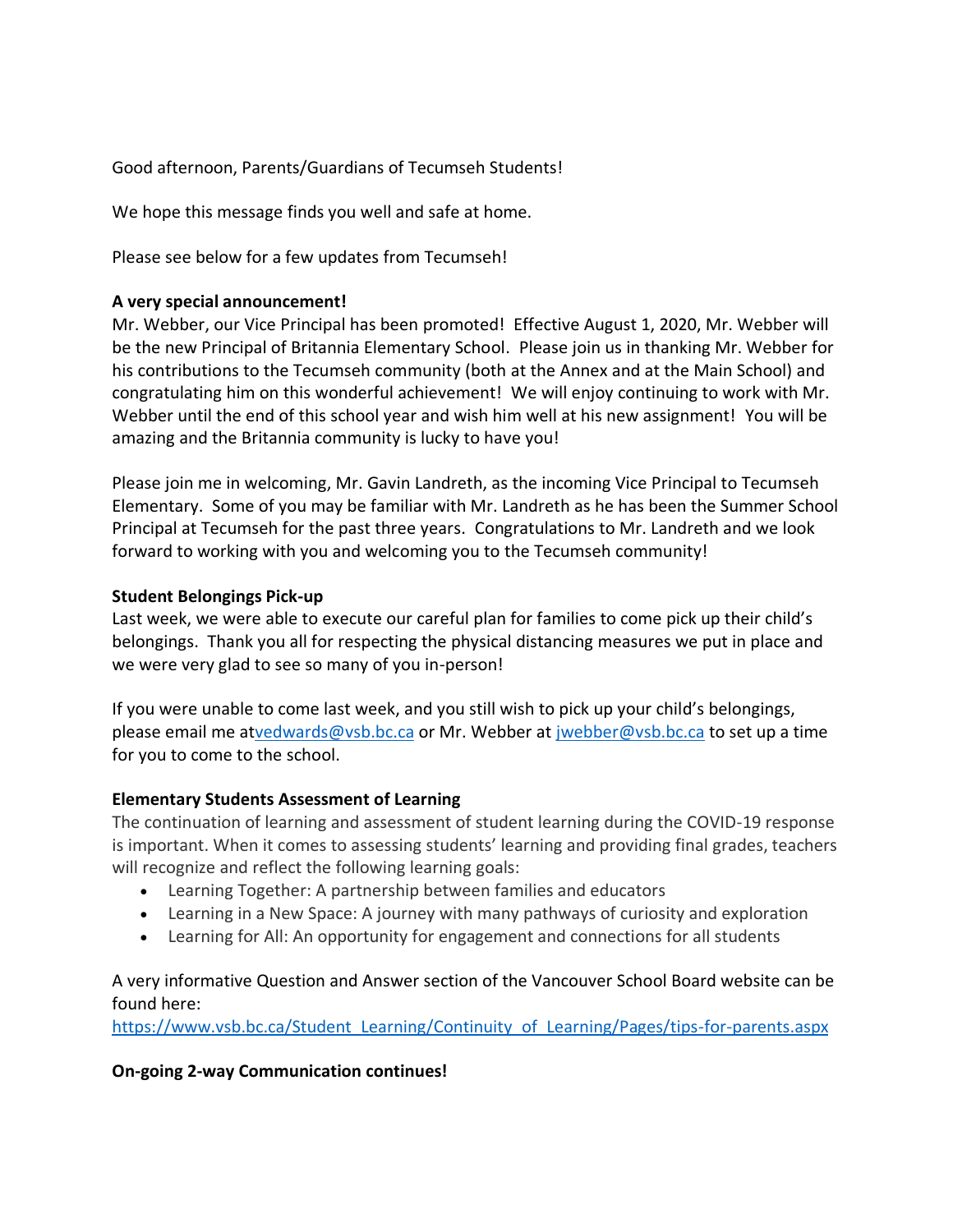- Maintaining communication is of utmost importance during these unprecedented times.
- Our Teachers and Staff will continue to reach out and establish ongoing 2-way communication with families and students on a weekly basis. This communication can take a variety of forms (e.g. phone call, email, video conference)
- For our younger students, Teachers/Staff may be reaching out to the parents/guardians first to arrange a convenient time to connect with their child.
- If your child is not feeling well and will not be participating in a class' on-line activity for the day or a few days, please email your child's teacher to let them know. This is similar to when parents/guardians phone our Safe Arrival line to report their child will be absent from school due to illness.
- **We worry when we do not hear from students or families during the week.**
- Please remember, teachers/staff are working from home and their calls may come through to you as "Blocked Caller ID/Private Number"—if you are uncomfortable answering calls from numbers you are not familiar with, please check your voicemail and emails regularly, as there will likely be a message left for you that an attempt was made to connect with you or your child. It may work best to schedule a "best time to call" with your child's teacher to avoid telephone tag.

## **Support is available**

- These are challenging times for many families across the country, please know we are sometimes able to assist in connecting you with supports within our community, and provincially.
- If you are experiencing challenges, please connect with your child's teacher as the first point of contact—we can then work as a school team, to find ways to support you. As good community partners, we are here to assist in whatever way, big or small, we are able.

# **Up-to-date Information from the District**

Please continue to check the following websites for up-to-date information from the VSB:

- [Vancouver School Board](http://www.vsb.bc.ca/)
- [Vancouver School Board: Covid-19 Updates](https://www.vsb.bc.ca/News/Pages/COVID-19-Updates.aspx)
- [Vancouver School Board: Continuity of Learning](https://www.vsb.bc.ca/Student_Learning/Continuity_of_Learning/Pages/default.aspx)
- [Vancouver School Board's YouTube Channel](https://www.youtube.com/user/VanSchoolBoard)

We appreciate your understanding and your continued support of Tecumseh as we work together to support our students.

We hope you are staying safe and taking good care of each other.

We miss you.